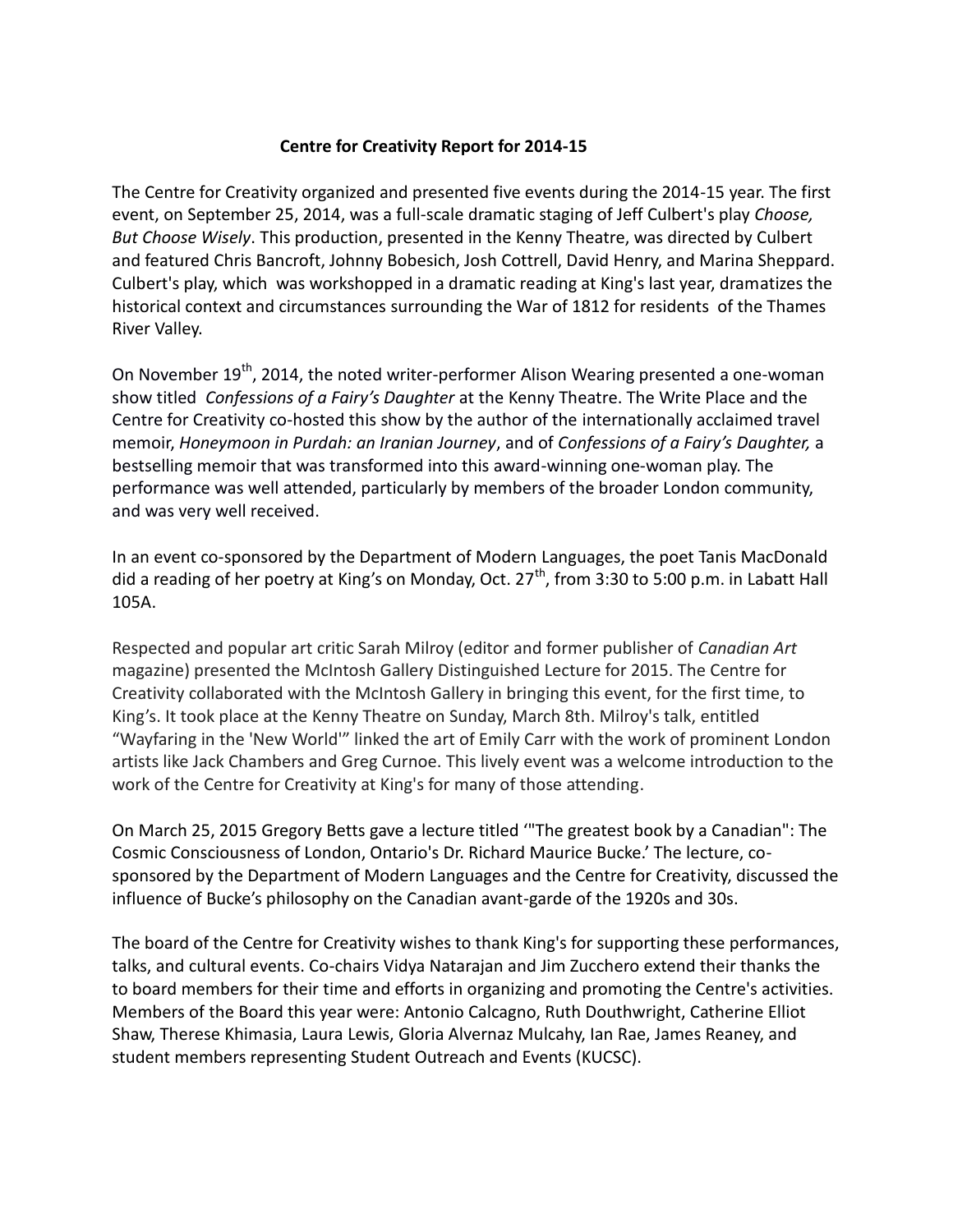James Reaney, who is stepping down from the board after serving for three years, has been a tireless supporter of the Centre for Creativity. His ideas, energy, and assistance in promoting events, have been especially helpful.

Our events this year ran very smoothly, largely thanks to technical support provided by Corey Cooke and his assistants; their efforts in support of our activities are much appreciated.

The Centre also benefited from support provided by Luke McInnis, whose assistance was enormously helpful at events and meetings.

There will be some turnover on the board and direction of the Centre moving forward. Dr. Vidya Natarajan, who has provided outstanding leadership in chairing the Centre for Creativity for the past 4 years, will step down. Vidya's talents, creativity, energy, and attention to detail have been a great boon to the Centre, most notably in expanding its outreach in the community, and in developing programming in new areas of the performing arts. She deserves our thanks.

Programming for next year has begun. We are hopeful that an event celebrating the heritage of the Old East London Village will begin next year's programming. The production of a brochure outlining the Centre's activities and history is under way. Promotion of events, and partnerships with other campus and community organizations should continue to be a focus for development.

Respectfully submitted,

Vidya Natarajan and Jim Zucchero

Co-chairs, Centre for Creativity